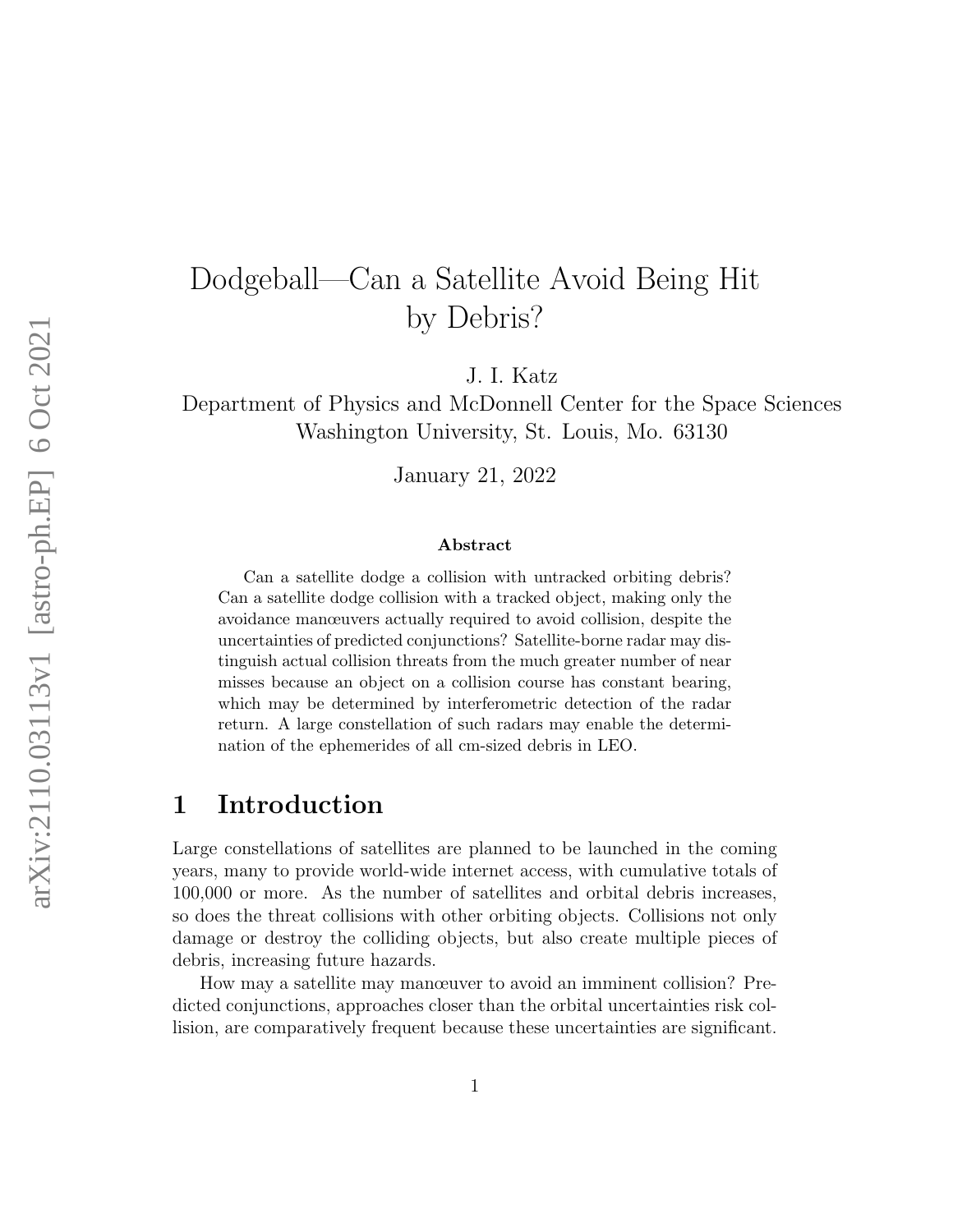Avoiding all conjunctions would require a significant expenditure of manœuvering fuel, growing as the number of orbiting objects grows. Is it possible to manœuver in the last-minute (or second) to dodge the rare objects that would actually collide with a satellite, while ignoring the large majority of those with predicted conjunctions that are not actually on a collision course? Is it possible to dodge collision with objects too small to be tracked from the ground, and only detected when they approach a satellite?

Approaching objects may be detected by radar. If detected at sufficient range and determined to be on a collision course, collision may be dodged by a displacement transverse to the relative velocity vector. The tiny fraction of nearby objects actually on collision courses have constant bearing, that may be measured interferometrically by comparing the phases of radar returns received by outriggers a short distance from the protected satellite. The combination of radar and aperture synthesis to determine if a scatterer has constant bearing provides a powerful method of distinguishing actual collision threats from harmless close approaches.

## 2 Detection Ranges

There are two distinct classes of threats:

- 1. Debris too small to be tracked individually;
- 2. Bodies that are tracked individually, but whose predicted conjunctions are uncertain enough that nearly all would be near-misses, whose avoidance would burden a satellite's manœuvering resources.

#### 2.1 Untracked Debris

Untracked debris can arrive from almost any direction, as viewed from the satellite we wish to protect. For prograde orbits there will be little from the direction of motion, but, because of the broad distribution of orbital inclinations of threat objects, that information does not greatly limit the approach direction of threats.

Consider a satellite equipped with a radar that radiates isotropically. This cannot be achieved with a single dipole, whose antenna pattern has nulls, but can be reasonably approximated with two or three mutually orthogonal dipoles. The approximation of isotropic radiation provides an estimate of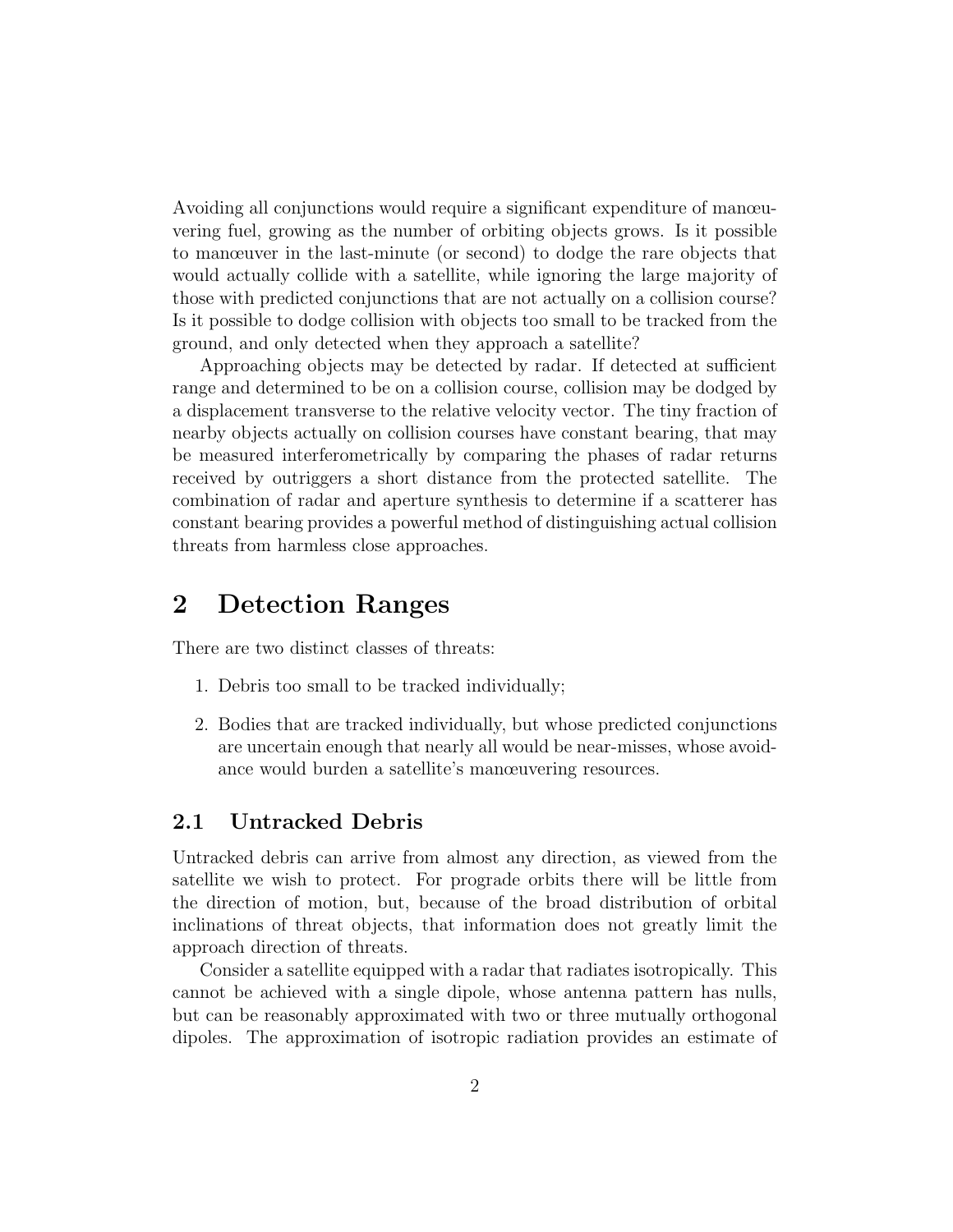what is possible. If the radar emits an energy  $E$ , in one or many pulses or in a modulated continuous transmission, a dipole receiver with effective area  $\lambda^2/2\pi$  will receive, from an isotropic scatterer with total radar-scattering cross-section  $\sigma$  at range R, the returned energy

<span id="page-2-2"></span>
$$
E_{ret} = \frac{\sigma}{(4\pi R^2)^2} \frac{\lambda^2}{2\pi} E \approx 9 \times 10^{-19} \frac{\sigma}{10^2 \text{ cm}^2} \left(\frac{1 \text{ km}}{R}\right)^4 \left(\frac{\lambda}{30 \text{ cm}}\right)^2 E,\qquad(1)
$$

A high gain antenna would, of course, receive more energy, but this is precluded by the requirement of isotropic sensitivity—the arrival direction of an untracked threat is unknown. We have scaled  $\lambda$  to 30 cm (1 GHz) because objects smaller than 10 cm would have  $\sigma \ll 10^2$  cm<sup>2</sup> for waves of this wavelength, while larger objects are likely to be tracked. Impact with a 10 cm object, such as would have a radar cross-section  $\mathcal{O}(10^2)$  cm<sup>2</sup>, is likely to be catastrophic and must be avoided.

For a receiver with noise temperature  $T$  and a signal with matched pulse width  $\tau$  and bandwidth  $\Delta \nu = 1/\tau$ , the signal to noise ratio is

<span id="page-2-0"></span>
$$
\frac{S}{N} = \frac{E_{ret}}{k_B T} \approx 28 \frac{E}{1 \text{ J}} \left(\frac{\sigma}{10^2 \text{ cm}^2}\right) \frac{30 \text{ K}}{T} \left(\frac{3 \text{ km}}{R}\right)^4 \left(\frac{\lambda}{30 \text{ cm}}\right)^2, \tag{2}
$$

where  $k_B$  is Boltzmann's constant. Eq. [2](#page-2-0) may be inverted to give the detectability range

<span id="page-2-1"></span>
$$
R_{detect} = \left(\frac{E\sigma}{k_B T(S/N)}\right)^{1/4} \frac{\lambda^{1/2}}{2^{5/4} \pi^{3/4}}
$$
  
= 3.9  $\left(\frac{E}{1 \text{ J}} \frac{\sigma}{10^2 \text{ cm}^2} \frac{10}{S/N} \frac{30 \text{ K}}{T}\right)^{1/4} \left(\frac{\lambda}{30 \text{ cm}}\right)^{1/2} \text{km.}$  (3)

 $R_{detect}$  is determined by the assumed pulse energy  $E$ , the receiver noise temperature T, the cross-section  $\sigma$  and the radar wavelength  $\lambda$ . T is set by the state of the electronic art, but the other parameters are design choices:  $\lambda$  and  $\sigma$  set by the design goal  $(\lambda \leq \sqrt{2\pi\sigma})$ , where the scatterer is described by an equivalent sphere of radius a,  $\sigma \approx 2\pi a^2$  and  $\lambda \lessapprox 2\pi a$  is required for efficient scattering;  $(1, 2)$  and E by the power available and the radar pulse repetition frequency (PRF; itself set by the minimum acceptable  $R_{detect}$ ).

Determination of whether an object is on a collision course requires detection of two radar returns (Sec. [3\)](#page-5-0). For a nominal relative velocity  $V_0 = 10 \text{ km/s}$ , appropriate to LEO, and  $R_{detect} \approx 3 \text{ km}$  (Eq. [3\)](#page-2-1) PRF =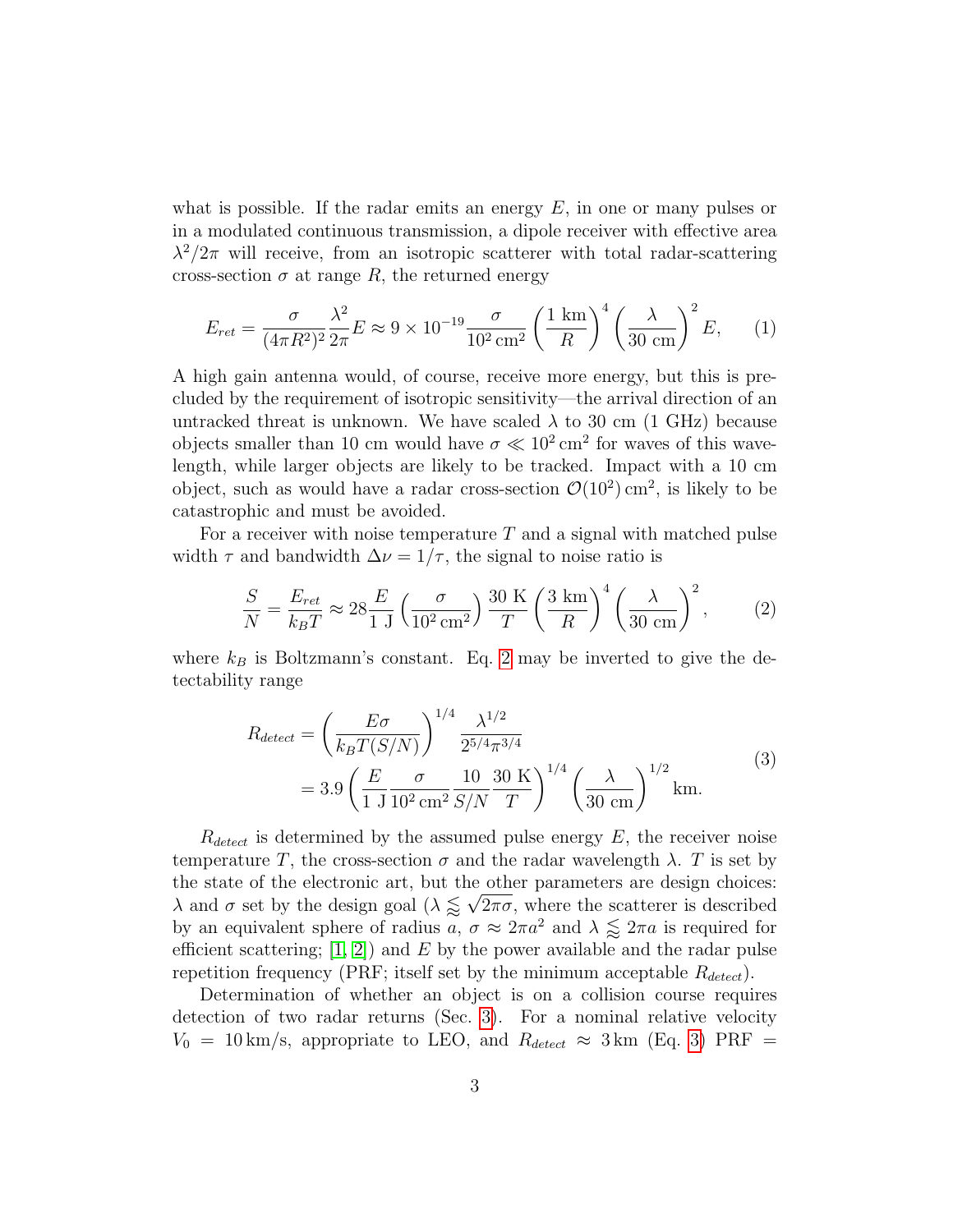1 km/ $V_0 = 10$ /s and the mean radar power  $P = E \times PRF = 10$ W, probably about the maximum acceptable for an add-on system to proliferated internet satellites.

A collision warning might be issued at a range of  $R_{warn} = 2 \text{ km}$ , providing a time  $\delta t = R_{warm}/V_0 = 0.2$  s for evasion. To displace the satellite by  $\delta x = 1$  m (a nominal satellite size) in that time would require an acceleration  $2\delta x/(\delta t)^2 \approx 5g$ , likely infeasible. Because  $R_{detect}$  and  $\delta t$  scale  $\propto (E\sigma)^{1/4}$ , the acceleration scales  $\propto (E\sigma)^{-1/2}$ . This insensitivity means that it is not possible to dodge untracked objects with  $\sigma = \mathcal{O}(10^2 \text{ cm}^2)$ . Objects with larger radar cross-sections will be tracked in the forseeable future [\[3,](#page-13-2) [4\]](#page-13-3).

The prospect of dodging in GEO is more favorable, although the smaller density of objects there reduces the risk of collision and may make dodging unnecessary. In GEO  $V_0 \approx 1 \text{ km/s}$  because the orbital velocities are less and the range of inclinations is less. This multiplies  $\delta t$  tenfold and reduces the required acceleration to  $\approx 0.05q$ , which is likely to be feasible, even if produced by a point thruster.

#### <span id="page-3-0"></span>2.2 Tracked Objects

The problem is easier if the threat objects are large enough that they are individually tracked and their ephemerides are known. These are not known accurately enough to predict conjunctions to within the dimensions of satellites, so avoidance manœuvers are made whenever there is any risk of collision, even though it be very small. The system proposed here could be used to render nearly all of these manœuvers unnecessary, provided a last-chance manœuver is possible in the rare cases when it is necessary. This would reduce the expenditure of propellant on manœuver by a large factor, as well as reducing any disruption of the satellite's mission by manœuver.

Rather than continually searching all nearby space for possible threat objects, requiring transmission of  $\sim$  10 radar pulses per second, it would only be necessary to resolve the rare predicted conjunctions. More energetic radar pulses would be possible, extending the range of detection, because threatened conjunctions are rare and infrequent. The energy  $E$  of a radar pulse would be limited only by capacitive energy storage, not by the mean radiated power.

Tracked objects approach a conjunction from a known direction. That permits use of high gain antennæ for both transmission and reception, and detection at much greater ranges. As a nominal example, take a radar fre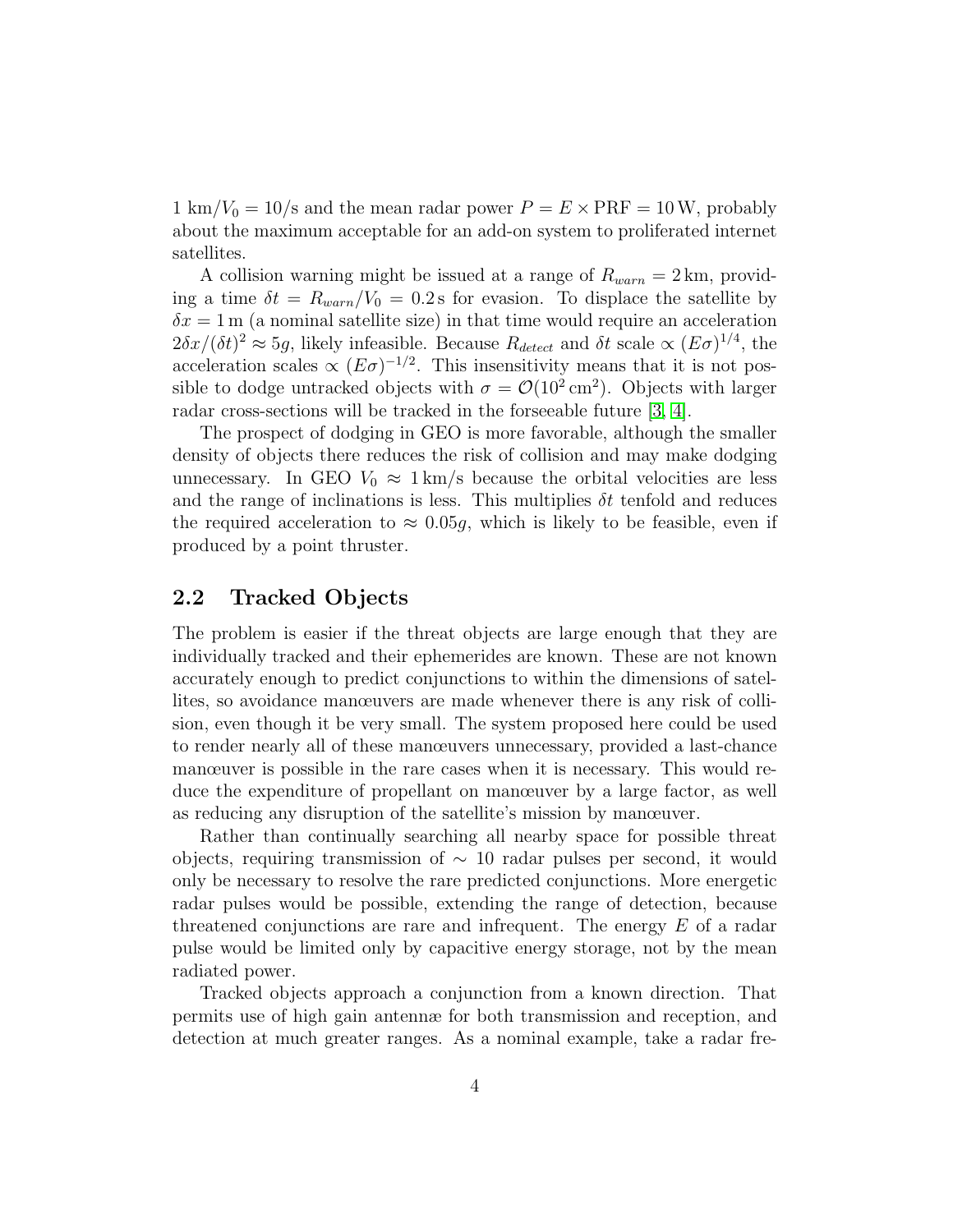quency of 22 GHz ( $\lambda = 1.36$  cm); at this frequency a dish 40 cm (30 $\lambda$ ) in diameter has an area  $A = 1.3 \times 10^3 \text{ cm}^2$  and a gain  $G = 4\pi A/\lambda^2 \approx 40 \text{ dB}$  in the center of its  $2°$  (0.03 radian,  $10^{-3}$  sterad) beam. It is compact and light enough for inclusion as an add-on system on a satellite, without requiring great precision of figure  $(\lambda/20 = 0.7 \text{ mm})$ . It can also be rapidly slewed, although with conjunctions predicted hours or days in advance this is unlikely to be necessary.

22 GHz is in the middle of an atmospheric water vapor absorption band, with typical (but dependent on location, weather and season) attenuation of 20 dB from the zenith to the ground. Attenuation minimizes any interference with other systems, partly by attenuating the the radar radiation and partly because atmospheric attenuation means that this band is little used. Interference might become an issue if a large number of communications satellites were equipped with collision avoidance systems, both for their own immediate protection and to avoid multiplication of secondary debris, although if radars are only turned on when conjunctions are predicted, infrequent events, this is not expected to be an issue.

An object tracked from the ground is likely to have a scattering crosssection  $\sigma \gtrapprox 10^2 \,\mathrm{cm}^2$ , and a satellite (rather than a debris object) is likely to have  $\sigma \sim 10^4 \,\mathrm{cm}^2$ . Replacing the dipole effective area  $\lambda^2/2\pi$  by a dish of area A, Eq. [3](#page-2-1) becomes

<span id="page-4-0"></span>
$$
R_{detect} = \left(\frac{\sigma AG}{16\pi^2} \frac{E}{(S/N)k_B T}\right)^{1/4}
$$
  
\n
$$
\approx 60 \left(\frac{\sigma}{10^2 \text{ cm}^2} \frac{A}{10^3 \text{ cm}^2} \frac{E}{1 \text{ J}} \frac{10}{S/N} \frac{30 \text{ K}}{T} \frac{G}{40 \text{ dB}}\right)^{1/4} \text{ km.}
$$
\n(4)

If the factors in parentheses are unity,  $\delta t \approx 6$  s and the acceleration required for a displacement  $\delta x = 1$  m would be  $\approx 0.005g$ , a quite modest value. Over such times and distances the gravitational acceleration must be taken into account, but this is not an obstacle in principle.

If the antenna is correctly pointed when the target is first within the range  $R_{detect}$  (Eq. [4\)](#page-4-0), then comparison of the amplitudes detected by multiple antennæ (as discussed in Sec. [3,](#page-5-0) the proposed system requires at least three antennæ) can be used to refine the pointing and track the target.

A large conjunction uncertainty  $C \gg 1$  km would imply that the 40 dB gain achievable with a 40 cm dish at 22 GHz would be useless—it would not be possible to point the beam with sufficient accuracy at the detection range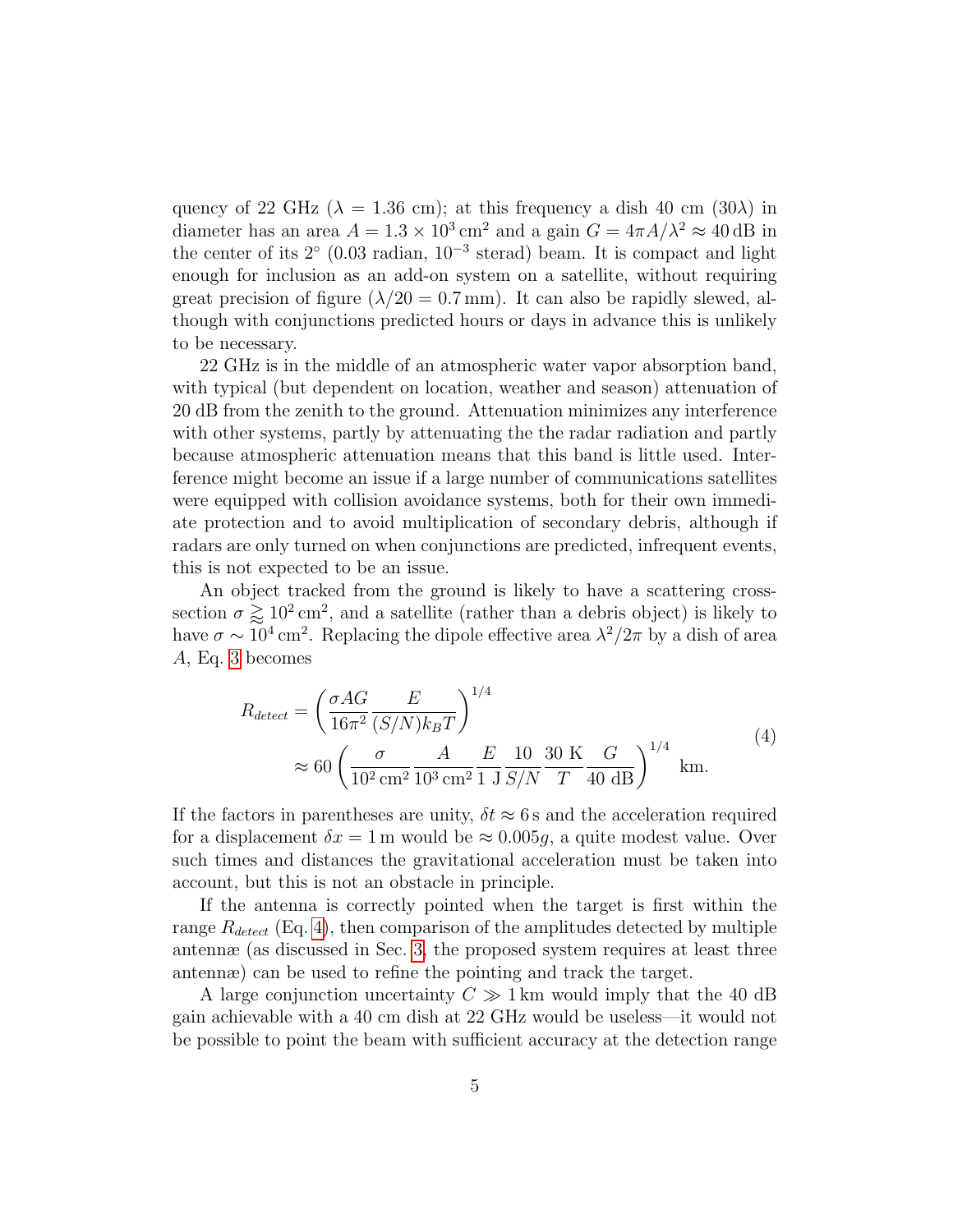Eq. [4](#page-4-0) to illuminate the target. In this case deliberate defocusing would be necessary to ensure that the target would be within the beam. Then the best possible gain would be  $G \approx 4\pi (R_{detect}/C)^2$  $G \approx 4\pi (R_{detect}/C)^2$  $G \approx 4\pi (R_{detect}/C)^2$  and Eq. 4 would become

$$
R_{detect} = \sqrt{\frac{\sigma A}{4\pi C^2} \frac{E}{(S/N)k_B T}}
$$
  
\n
$$
\approx 140 \sqrt{\frac{\sigma}{10^2 \text{ cm}^2} \frac{A}{10^3 \text{ cm}^2} \frac{E}{1 \text{ J}} \frac{10}{S/N} \frac{30 \text{ K}}{T} \left(\frac{1 \text{ km}}{C}\right)} \text{ km.}
$$
\n(5)

## <span id="page-5-0"></span>3 Will it Collide?

Is an object a collision threat? Radar provides its range and closing speed, but more is required; most tracked objects that come within a conjunction uncertainty C will not collide, nor will most untracked objects within the range of Eq. [3.](#page-2-1) As pilots and sailors know, an object on a collision course keeps a constant bearing as it approaches. A single receiver cannot determine bearing, but a minimal form of aperture synthesis can. The relative phases among three non-colinear receivers determine bearing in the two angles required to describe the direction to the scatterer. Absolute bearing is required, so any relative motion (such as rotation around the satellite, if they are deployed centrifugally) among the receivers must be compensated; in general, this motion will be known or determined from the phases of a distant source.

It is not necessary to determine the scatterer's actual bearing, but only to determine if it is changing. If changing, it is not a collision threat. For this purpose, the receiving system must comprise a minimum of three non-colinear receivers. Radar returns from the receivers are compared coherently—this is a minimal synthesized aperture or interferometer, with two visibility functions.

Consider (Fig. [1\)](#page-6-0) a satellite S threatened by an object, perhaps debris, D. The satellite has two colinear outrigger radar receivers at 1 and 2, each a distance r away. The threat object is at a bearing  $\theta$  from the normal to the line connecting the outriggers and satellite. Radar signals emitted from the satellite are scattered by the threat object, with path lengths  $R_1$  and  $R_2$  to the receivers. The phase difference between signals at the two receivers

$$
\Delta\phi_{12} = \frac{2\pi}{\lambda} \left( R_1 - R_2 \right) \approx \frac{4\pi}{\lambda} r \sin \theta, \tag{6}
$$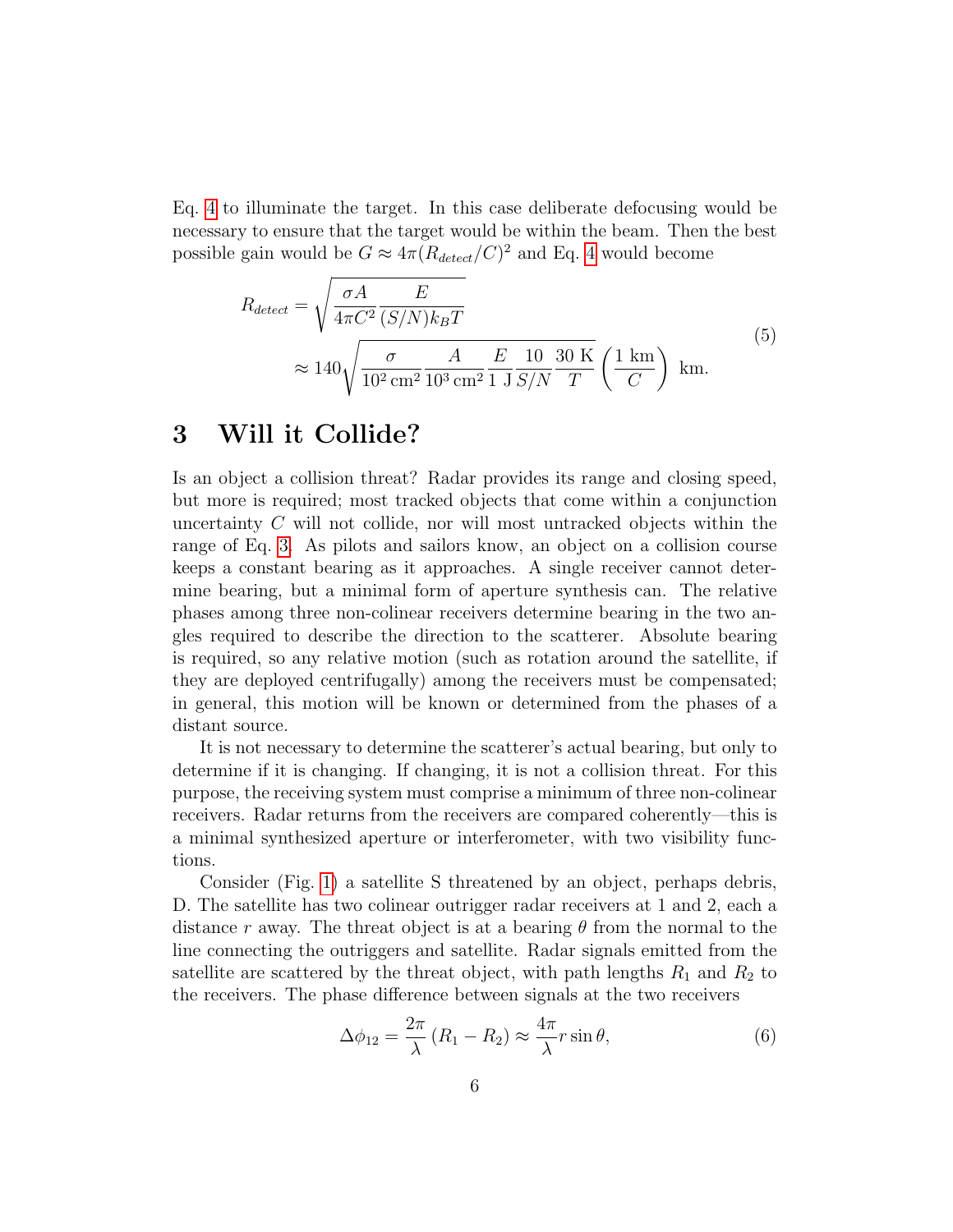

<span id="page-6-0"></span>Figure 1: Path difference between the returns of a radar signal emitted from a satellite S and received from a threat object D by two outrigger receivers 1 and 2. The time derivative of the phase difference (Eq. [7\)](#page-6-1) is non-zero unless  $\cos \theta = 0$ , a possibility dealt with by providing a third receiver not colinear with the first two, or  $\theta = 0$ , a collision course.

where  $\lambda$  is the radar wavelength and  $\theta$  the angle between the line from satellite to the threat and the line connecting the outriggers and the satellite. This result is accurate to first order in  $r/R$ .

If the threat object is not on a collision course then  $\theta$  is changing, as is the phase difference:

<span id="page-6-1"></span>
$$
\Delta \dot{\phi}_{12} = \frac{4\pi}{\lambda} r \dot{\theta} \cos \theta. \tag{7}
$$

 $\dot{\Delta\phi_{12}}$  is nonzero if the object is not on a collision course. It is zero if either the object is on a collision course or if  $\cos \theta = 0$ . The latter case is dealt with by having a third receiver, not colinear with the first two. Then the third receiver and the satellite will not be colinear with either of the first two receivers (colinear geometry was illustrated only to ease visualization). The three receivers might all be coplanar with the satellite, perhaps on centrifugally extended booms or wires, equidistant and equally spaced in angle; this is not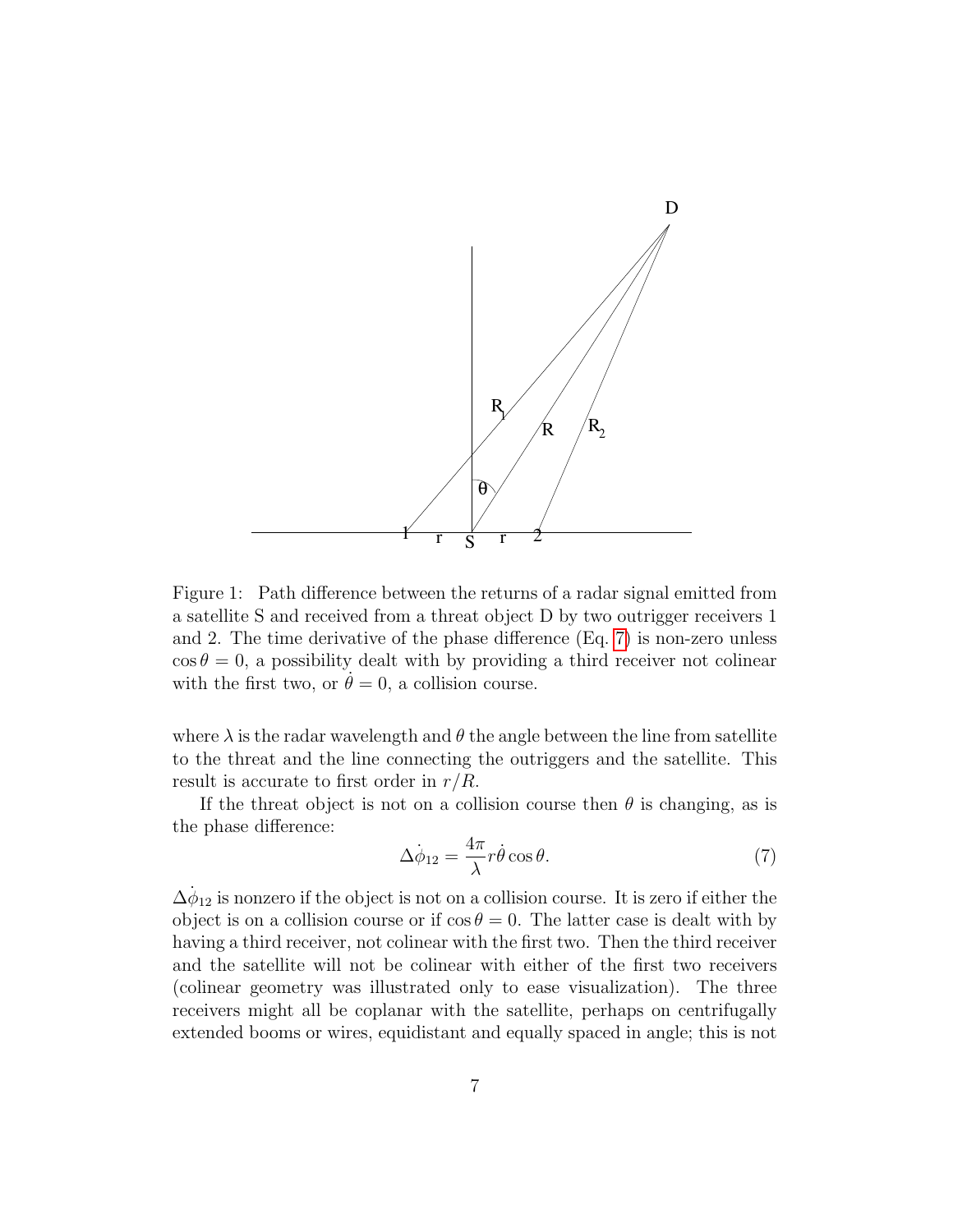necessary, but may be optimal.

Fig. [2](#page-8-0) (for simplicity, coplanar geometry has been chosen for this illustration) shows the threat object's trajectory if the miss distance is  $m$ . This is related to the range  $R$  and the angles

$$
m = R\sin\left(\gamma + \theta - \frac{\pi}{2}\right),\tag{8}
$$

where  $\theta$  has the same meaning as in Fig. [1](#page-6-0) and  $\gamma$  is the angle between the threat's path and the line joining the receivers. Differentiating this equation with respect to time  $(m \text{ is constant})$  we find

<span id="page-7-0"></span>
$$
\dot{\theta} = \frac{1}{R} \frac{dR}{dt} \cot(\gamma + \theta),\tag{9}
$$

where  $dR/dt \approx V_0$ , the threat's velocity in the frame of the satellite, to first order in  $m/R \ll 1$ . R and  $dR/dt$  are directly obtainable from the radar return.

Combining Eqs. [7](#page-6-1) and [9,](#page-7-0) the rate of change of the phase difference between the two receivers

$$
\dot{\Delta\phi}_{12} = \frac{4\pi}{\lambda} \frac{r}{R} \frac{dR}{dt} \cos\theta \cot(\gamma + \theta) \approx \frac{r}{R} \frac{m}{R} \frac{4\pi}{\lambda} V_0 \cos\theta, \tag{10}
$$

because for a distant threat object  $(m \ll R) \gamma + \theta \approx \pi/2$  and  $\cot(\gamma + \theta) \approx$  $m/R$ . Over a time interval  $\Delta t$  (between the returns of two radar pulses) the phase difference

$$
\Delta\phi_{12} \approx \frac{4\pi}{\lambda} \frac{r}{R} \frac{dR}{dt} \cos\theta \cot(\gamma + \theta) \Delta t \approx \frac{4\pi}{\lambda} \frac{r}{R} \frac{m}{R} V_0 \cos\theta \Delta t.
$$
 (11)

Numerically, for a miss distance  $m \leq 3$  m (corresponding to a likely impact on a nominal 3 m satellite), outriggers at  $r = 3$  m, relative velocity  $V_0 = 10 \text{ km/s}, \text{ range } R = 3 \text{ km}, \lambda = 1.36 \text{ cm}$  (22 GHz),  $\cos \theta = \mathcal{O}(1)$  and  $\Delta t = 0.1$  s

<span id="page-7-1"></span>
$$
\Delta\phi_{12} \sim \dot{\Delta\phi}\Delta t \sim 10 \text{ rad.} \tag{12}
$$

This is readily detectable even with a modest signal to noise ratio. Threat objects with larger m that would miss, would have larger  $\Delta\phi_{12}$  and could be distinguished from actual collision risks.

Eq. [12](#page-7-1) is the phase difference in the returns from an object that risks striking the satellite. If  $\Delta\phi_{12}$  is larger, then, for the assumed vulnerable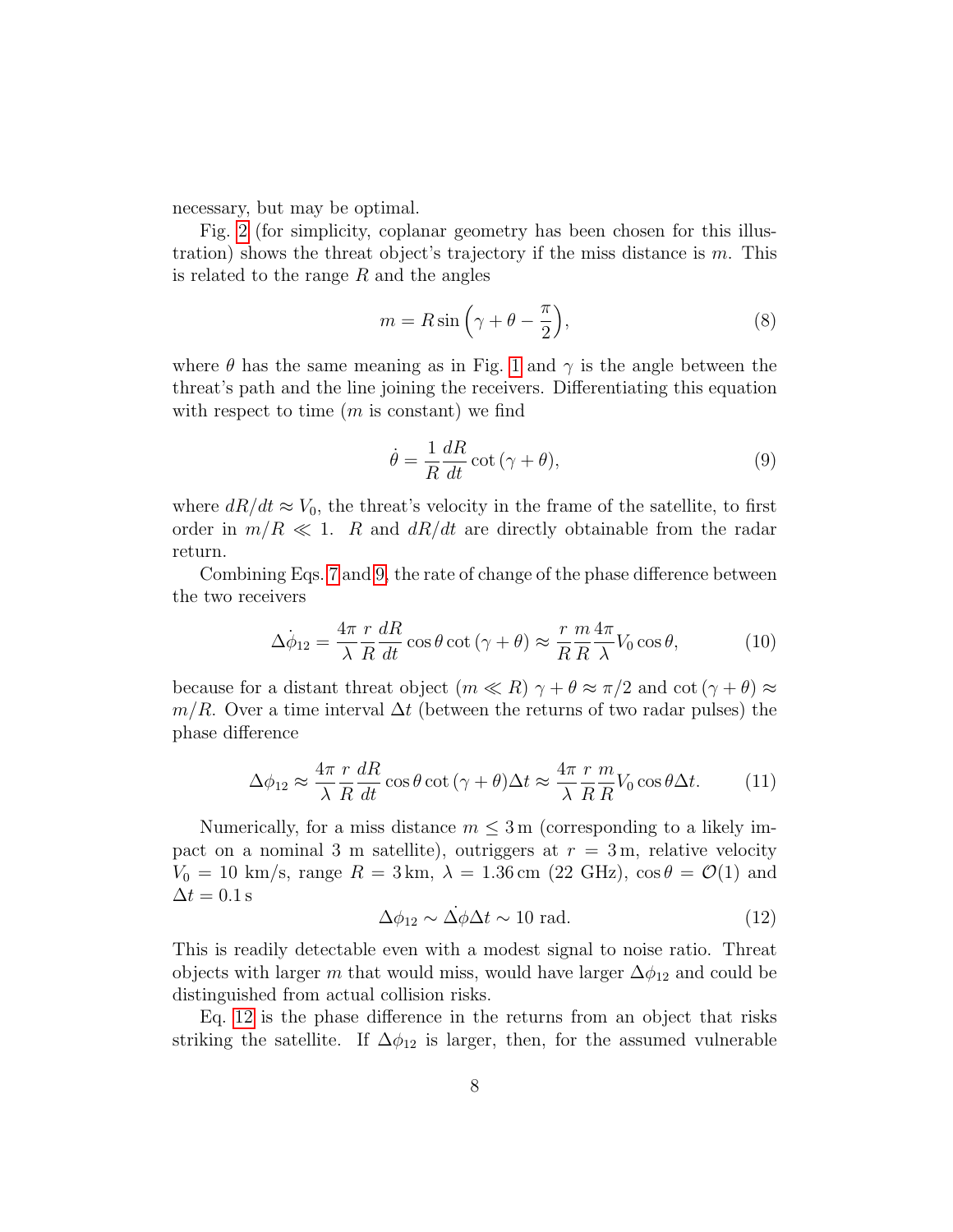

<span id="page-8-0"></span>Figure 2: Encounter geometry, with threat object at range R and miss distance  $m$ , simplified to the coplanar case. The horizontal line joins the receivers and the satellite, as in Fig. [1,](#page-6-0) and the threat object's trajectory is AB.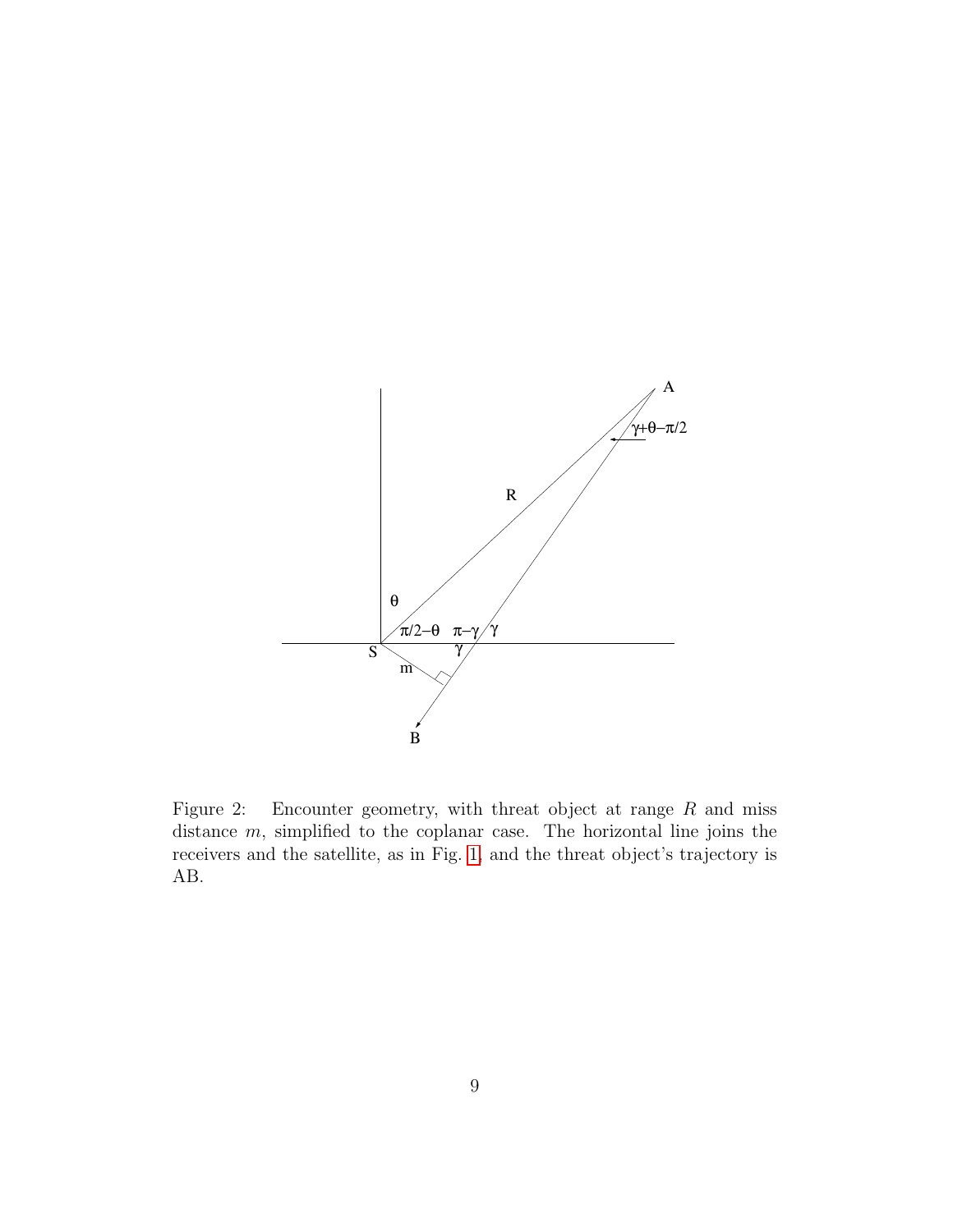radius of  $r_{sat} = 3$  m, we know that the satellite will not be struck. Only  $\mathcal{O}(r_{sat}/R_{detect})^2 \sim 10^{-6}$  of the objects entering a 3 km range of detectability really threaten collision. The remaining 99.9999% have  $m > 3$  m and  $\Delta \phi_{12} >$ 10 radians and are excluded as threats by measurement of their  $\Delta\phi_{12}$ . For the very large  $R_{detect}$  of Eq. [4,](#page-4-0)  $R_{detect}$  is replaced by the conjunction uncertainty  $C \gg 1$  m, and the fraction that would actually collide is  $\mathcal{O}(3 \text{ m}/C)^2 \ll 1$ . The problem of objects with small  $\cos \theta$  is solved by having three (or more) non-colinear outriggers;  $\cos \theta$  will not be small for some pairs of outriggers.

### 4 Required  $\Delta V$

To dodge a tracked object on a collision course detected at range  $R_{detect}$ (Eq. [4\)](#page-4-0) requires a velocity increment

<span id="page-9-1"></span>
$$
\Delta V_{dodge} = \frac{r_{sat}V_0}{R_{detect}},\tag{13}
$$

where the necessary displacement is  $r_{sat}$ , taken as the satellite's (including Solar panels and other appendages) radius.

The alternative is to displace the satellite by the conjunction uncertainty C each time an object is predicted to come within that distance. Transverse  $\Delta V$  must produce the required displacement in the time  $P_{orb}/2\pi$  because transverse perturbations about a circular orbit are simple harmonic motion with the orbital period. It is more effective to apply  $\Delta V$  along the satellite orbit because there is no restoring force in that direction; a parallel velocity increment changes the orbital period and the displacement accumulates secularly over the warning time  $t_{CA}$ . A velocity increment

<span id="page-9-0"></span>
$$
\Delta V_C = C/t_{CA} \tag{14}
$$

is sufficient to displace the satellite from the conjunction uncertainty region; it need only be displaced in one dimension to avoid collision. Displacement along-track can suffice, even if the orbits remain intersecting, by changing the time at which the satellite passes through the intersection.

For each predicted conjunction that would actually lead to a collision there are about  $(C/r_{sat})^2$  near misses, and the total of the velocity increments

$$
\Delta V_{Ctot} = \frac{C}{t_{CA}} \left(\frac{C}{r_{sat}}\right)^2.
$$
\n(15)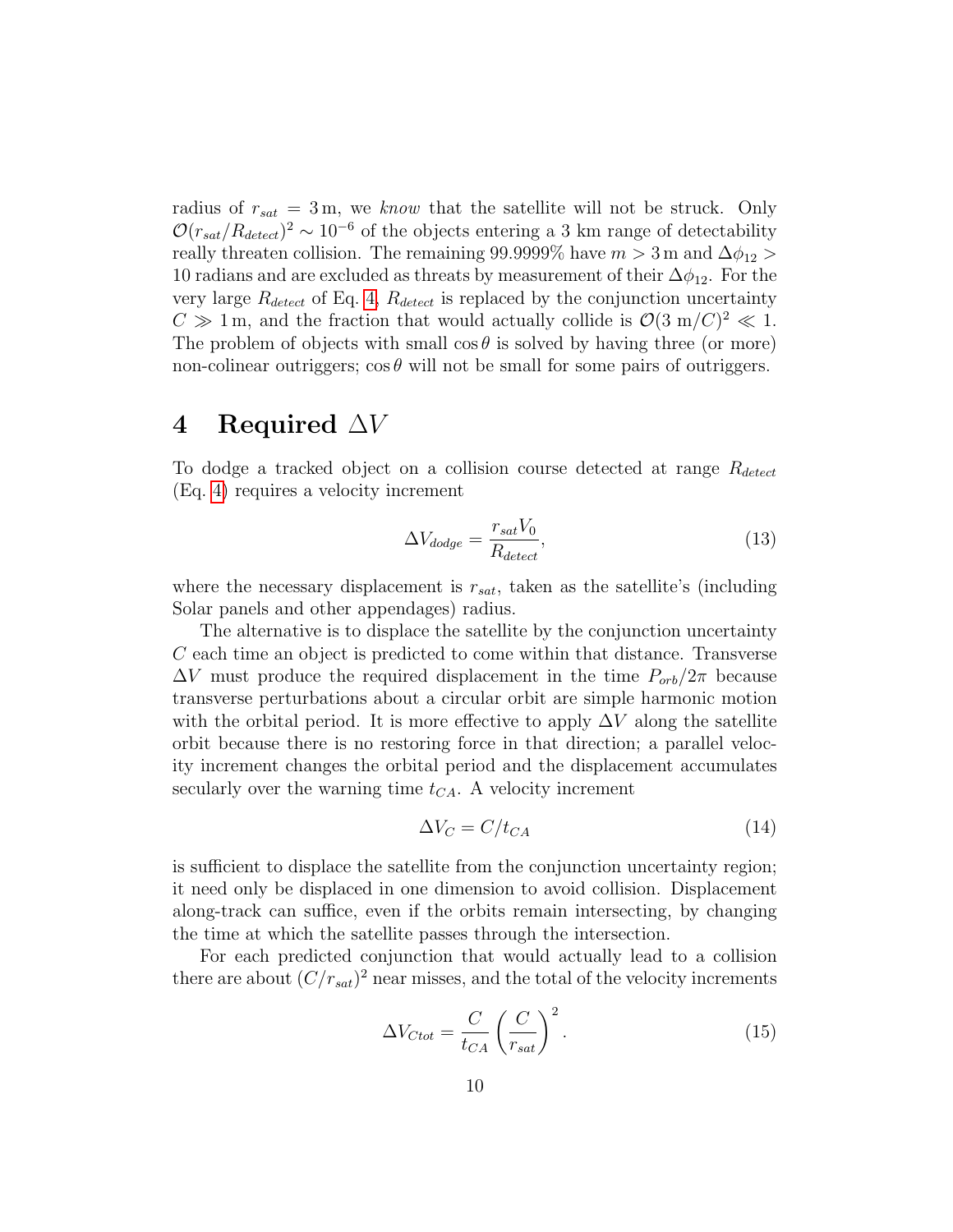The ratio of these two  $\Delta V$  is the comparative cost CC of dodging only those predicted conjunctions that would actually lead to collision:

<span id="page-10-0"></span>
$$
\text{CC} = \frac{\Delta V_{dodge}}{\Delta V_{Ctot}} = \left(\frac{r_{sat}}{C}\right)^3 \frac{V_0 t_{CA}}{R_{detect}} \approx \begin{cases} 1 \times 10^{-3} & \text{LEO} \\ 3 \times 10^{-6} & \text{GEO,} \end{cases}
$$
 (16)

where the numerical results assume  $r_{sat} = 3 \text{ m}$ ,  $R_{detect} = 60 \text{ km}$  (Eq. [4\)](#page-4-0),  $V_0 = 10 \text{ km/s}$  in LEO and  $V_0 = 1 \text{ km/s}$  in GEO,  $C = 1 \text{ km}$  in LEO and  $C = 5$  km in GEO and  $t_{CA} = 3$  days in LEO and  $t_{CA} = 10$  days in GEO [\[5\]](#page-13-4).

If the conjunction uncertainty is anisotropic (larger uncertainties in the along-orbit direction might be expected because errors in the orbital period produce errors in true anomaly that accumulate in time, just as does the displacement resulting from along-orbit  $\Delta V$ ), C is a tensor. It is likely to have a much greater principal axis along the threat's orbit.

The actual ratios of  $\Delta V$  costs are even smaller than those of Eq. [16:](#page-10-0) When the satellite's and threat's orbits intersect at an angle  $\phi \ll 1$  the length of the conjunction uncertainty volume in the direction parallel to the orbit in Eq. [14](#page-9-0) is C csc  $\phi$ . If the orbits have nearly the same speed (as for conjunctions between nearly circular orbits), the  $V_0$  in Eq. [13](#page-9-1) is multiplied by sin  $\phi$ . For these near-parallel conjunctions  $\Delta V_{dodge}/\Delta V_C$  is multiplied by sin<sup>2</sup>  $\phi$ . For such near-parallel conjunctions it may be necessary to use transverse  $\Delta V$ , in which case  $t_{CA}$  is replaced by  $P_{orb}/2\pi$  in Eq. [14.](#page-9-0) The effect is to reduce CC further.

Unless  $C$  is much reduced, last-minute (or last-second) dodging demands much less propulsion than avoiding all predicted conjunctions because only a tiny fraction of predicted conjunctions actually need to be dodged.

The extreme ratios of Eq. [16](#page-10-0) are only applicable if threat objects are numerous enough, and the satellite is in orbit long enough, that the probability of a collision that must be dodged is  $\geq \mathcal{O}(1)$ , so that  $\geq \mathcal{O}(C/r_{sat})^2$  predicted conjunctions that would actually be near misses must be avoided. In the present environment that is not so; rather, the probability that any collisions would occur, in the absence of avoidance, is very small and the number of predicted conjunctions is  $\ll (C/r_{sat})^2$ . CC remains a figure of merit of a Dodgeball system, but has a different significance.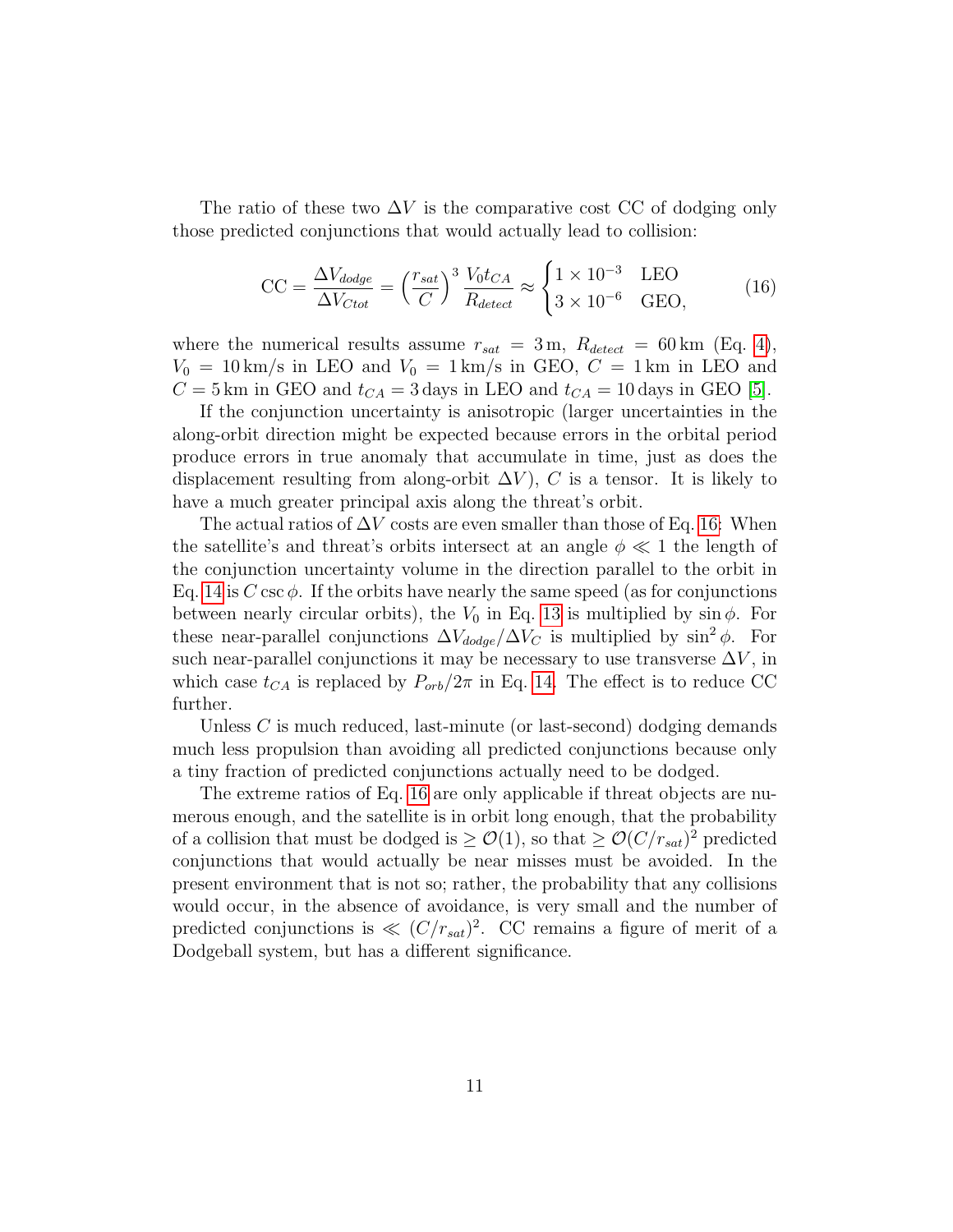#### 5 Survey of Small Debris

The short wavelength radar system described in Sec. [2.2](#page-3-0) can provide an in situ measure of the density of debris too small to track individually from the ground, but large enough to pose a significant threat to satellites. 22 GHz waves have a scattering cross-section  $\sigma \approx 2\pi a^2 \gtrapprox \lambda^2/2\pi \approx 0.3 \text{ cm}^2$  for objects of equivalent radius  $a \gtrapprox \lambda/2\pi \approx 2 \text{ mm}$  [\[1,](#page-13-0) [2\]](#page-13-1). In lower LEO these may be detectable by powerful ground-based radars, but in higher orbits they can only be detected in situ, either by radar or by observation of impact damage.

#### 5.1 Survey Rate

Eq. [4](#page-4-0) provides an estimate of the maximum detection range. The beam has a solid angle  $\Omega \approx 4\pi/G$  sterad. The volume surveyed in one pulse

$$
\mathcal{V} \approx \frac{4\pi}{3G} R_{detect}^3 \approx \frac{4\pi}{3} \left( \frac{\sigma A}{16\pi^2} \frac{E}{(S/N)k_B T} \right)^{3/4} G^{-1/4}
$$
  

$$
\approx 3 \left( \frac{\sigma}{1 \text{ cm}^2} \frac{A}{10^3 \text{ cm}^2} \frac{E}{1 \text{ J}} \frac{10}{S/N} \frac{30 \text{ K}}{T} \right)^{3/4} \left( \frac{10^4}{G} \right)^{1/4} \text{km}^3.
$$
 (17)

<span id="page-11-0"></span>For the nominal parameters (in parentheses) of Eq. [17,](#page-11-0) a single pulse would detect scatterers with density  $> 1 \text{ km}^{-3}$ . In survey mode (slewing the beam between pulses by an angle  $\geq \Omega^{1/2}$  to avoid overlap, although objects with a relative speed of  $V_0$  move through the beam in a few tenths of a second) gives a volume sweep rate

$$
SW = PRF \times \mathcal{V}.\tag{18}
$$

With PRF =  $10/s$  and the nominal parameters of Eq. [17,](#page-11-0) SW  $\approx 30 \text{ km}^3/\text{s}$ . In a year a single radar would sweep a volume of  $10^9 \text{ km}^3$  and detect objects with a spatial density  $\gtrsim 10^{-9}$  km<sup>-3</sup>. The minimum detected cross-section  $\sigma =$  $1 \text{ cm}^2$  corresponds to a radius  $a \approx 0.4 \text{ cm}$ . Smaller particles would be detected only if closer, but their density is expected to be higher, compensating for the smaller V and SW; their detection is inefficient if  $a \ll \lambda/2\pi$  because then  $\sigma \ll \pi a^2$ , which effectively limits the survey to objects with  $a \gtrsim \lambda/2\pi$ .

#### 5.2 Particle Properties

Combining the measured  $E_{ret}$  and the range R measured by the delay of the radar return, Eq. [1](#page-2-2) permits inference of the scattering cross-section  $\sigma$ , and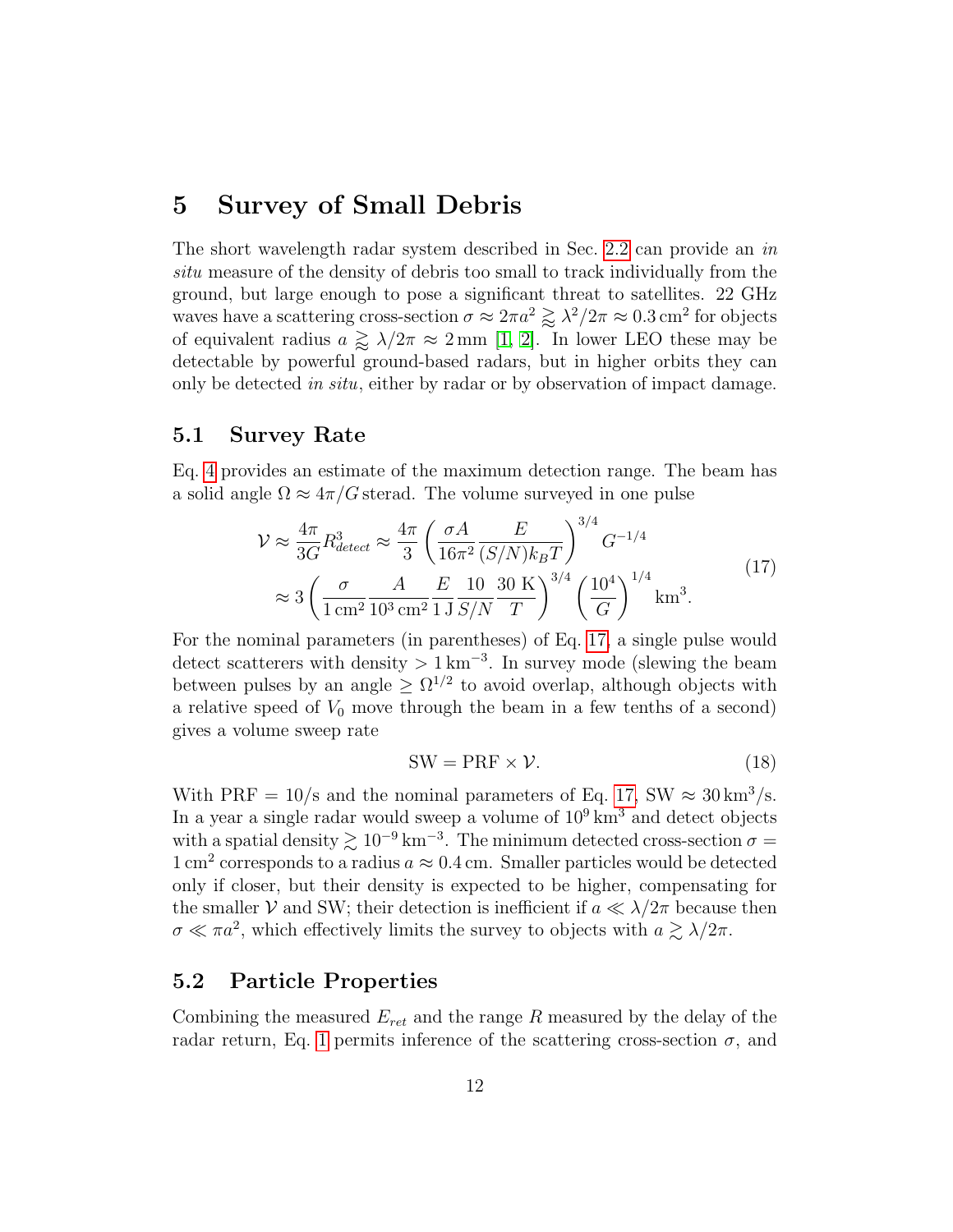hence of the size of the scatterer  $a \approx \sqrt{\sigma/2\pi}$ .

Correlation of the results of in situ radar observations with impact damage can provide additional diagnostic information. Radar cross-sections are largely determined by the greatest linear dimension of an object, while damage is determined by its kinetic energy (in the frame of the damaged satellite), and hence by its mass.

#### 5.3 Ephemerides of Small Debris

The range to the scatterer would be determined accurately (to  $< 1 \,\mathrm{cm}$ ) but its location in the two cross-beam dimensions only to  $R_{detect}/G^{1/2} \approx 0.6$  km (for the nominal parameters). With radars operating from a large number of satellites it might be possible, using the range measurements and accurate satellite coordinates determined from GPS to construct accurate ephemerides of even these cm-size scatterers. With radars on  $10^5$  satellites in future constellations, the entire  $3 \times 10^{11}$  km<sup>3</sup> of LEO space (altitudes 400–1400 km) could be swept in about a day. If the PRF is increased, with a corresponding decrease in  $E$  so that the mean radiated power is held constant, SW increases as  $PRF^{1/4}$ .

Eq. [17](#page-11-0) shows that survey with a broad angle emitter (like a dipole) with  $G \approx 1$  would be ten times faster than for the assumed  $G = 40$  dB. This would require an additional transmitter and receiver, distinct from the high gain system used to predict collision threats, but would reduce the survey time to a few hours.

In principle, six range measurements from satellites of known location are sufficient to determine a scatterer's Newtonian orbit, although this is more complex for the non-Keplerian orbits of the Earth's distorted gravitational field. Radar provides not only a range measurement, but, if the pulse is many cycles long, also a Doppler measurement of radial velocity with respect to the satellite. Unfolding orbits from such data, requiring association of different detections of the same scatterer separated in time when a very large number of scatterers are observed, is computationally challenging, but may be possible in principle.